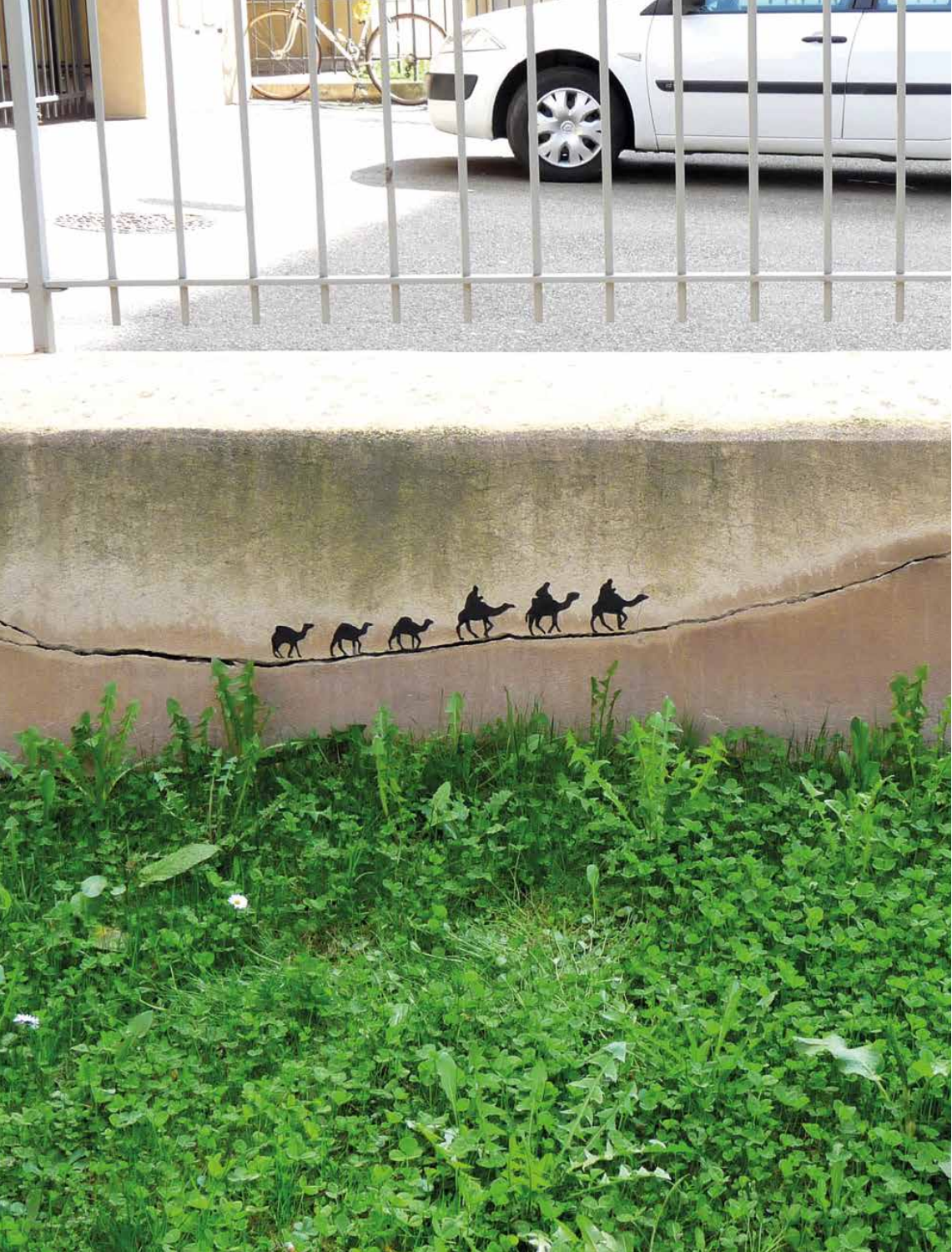# Sustainability review

We strive to be a responsible and sustainable business. We work to maximise the positive value our business creates for clients, share owners, our people, supplier partners, pro bono partners and the communities in which we operate, and to reduce negative social and environmental impacts associated with our activities.

Our approach and performance in 2016 is summarised below and explored in more detail in our Sustainability Report which will be published in June 2017 [\(wpp.com/](http://www.wpp.com/wpp/sustainability/) [sustainability](http://www.wpp.com/sustainability)).

# Sustainability and our business

Our commitment to sustainability makes us a more attractive employer, helps us align with the interests of our clients and enables us to improve efficiency, be prepared for changes in regulation and maintain positive relationships with our stakeholders. Our work on sustainability supports our business strategy in three main ways:

*Access to skills:* Strong employment policies, investment in skills and inclusive working practices help us recruit, motivate and develop the talented people we need to serve our clients in all disciplines across our locations, including new markets where our industry is less well established.

*Access to new business*: A growing number of our clients are prioritising sustainability and looking for partners who share their values and aspirations. Our commitment to responsible and sustainable business practices helps us to access this business and to meet the sustainability requirements in client procurement processes. Privacy and data security continue to be a high priority for our clients and for WPP.

*Efficiency, risk and reputation*: Managing the social and environmental impacts of our business and selecting supplier partners who adopt standards consistent with our own can reduce costs and risks to the business as well as improving efficiency and safeguarding our reputation.

## The longer term

Demographic, technological, social and environmental change are set to reshape our world over the next decades generating new challenges, uncertainties and opportunities for our clients. There will be new markets from a growing and ageing population, but also unprecedented demands on public services and resources. Climate change and resource scarcity will create major challenges for sectors from agriculture and food, to manufacturing and retail, but also

opportunities for businesses able to tap into low carbon innovation. Continued rapid technological change is disrupting old business models and impacting the relationship between business and consumers. We are seeing rising expectations from citizens, consumers, employees and stakeholders who expect business to lead in tackling societal challenges.

Brands need to prepare now for these challenges. The most successful will be those who are able to integrate sustainability into their strategies and products, and to align their purpose with changing societal needs. Our clients require the best insight, research and communications services to help them do this effectively and will continue to seek out a marketing services provider who understands the changing landscape and shares their values.

Our companies are already working with many pioneers of sustainable business. As our clients increasingly feel the impact of these longer-term trends, their significance will grow for WPP too. Our work on sustainability today will help ensure our business is prepared for the future.

## Sustainability management

Paul Richardson, WPP's Group finance director, is the Board director responsible for sustainability. He chairs our Sustainability Committee made up of senior representatives from Group functions, which reviews progress on key sustainability issues. Our central sustainability function develops strategy and coordinates data collection. It communicates on sustainability matters on behalf of the Group and works with Group functions (such as our talent team, legal, real estate, IT and procurement). The head of sustainability reports directly to the Group finance director.

Strategic direction and policy frameworks for sustainability are established at Group level with implementation devolved to our companies. During 2016, we appointed two sustainability advisors centrally to support our operating companies on sustainability and to audit compliance with the WPP Code of Business Conduct, Sustainability Policy and Human Rights Policy Statement. During 2017, we will launch a sustainability self-assessment questionnaire to all WPP offices to help us identify gaps in implementation, focusing on governance, employment practices, environment and supply chain. The sustainability advisors will use the results of the assessment to prioritise companies for further engagement including on-site assessments and training.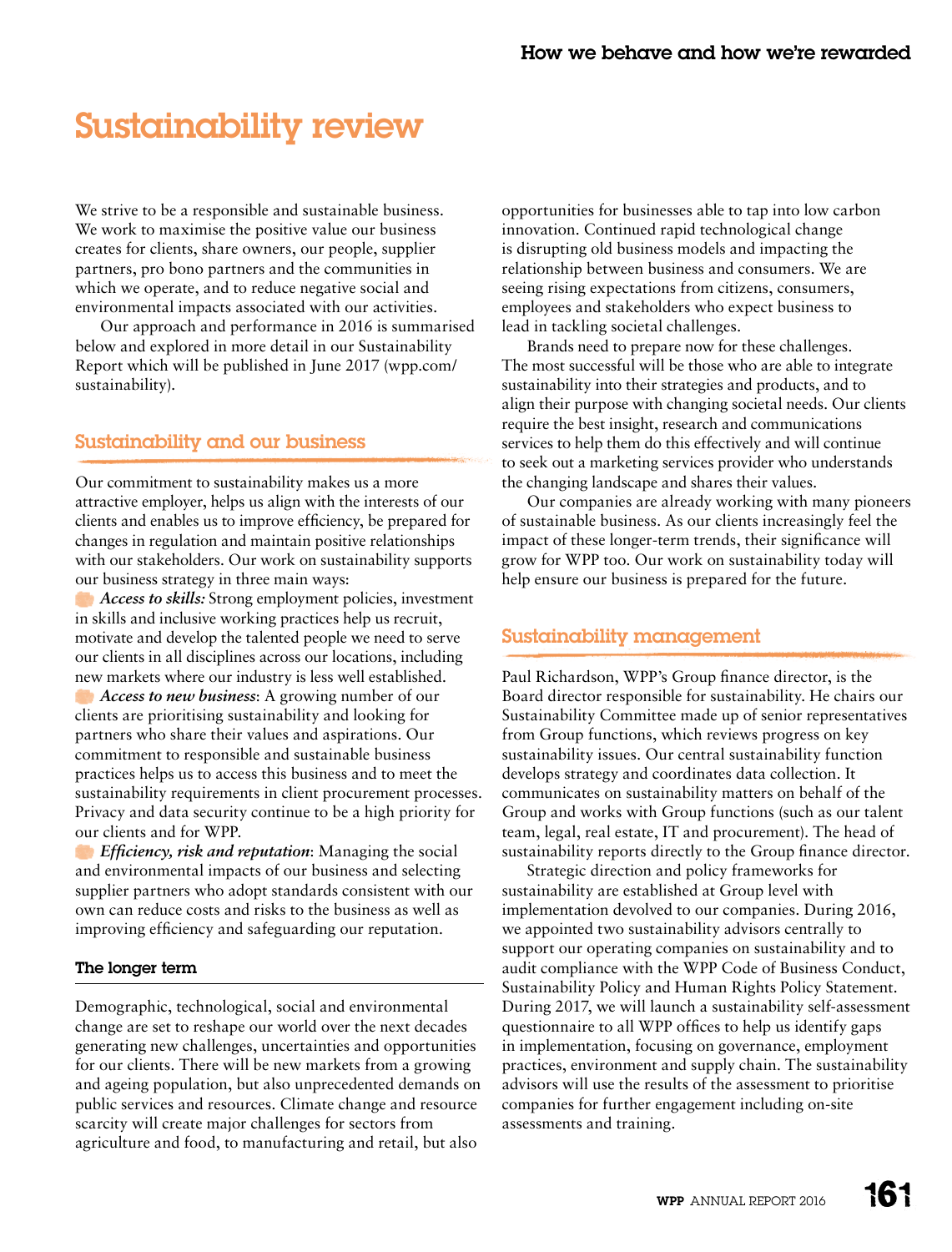## Risk and opportunity

Social, environmental, human rights and ethical risks are integrated into the Group's assessment of principal risks which are set out in detail in the Strategic report.

## Stakeholder engagement and materiality

We interact with a wide range of stakeholders in the course of doing business and benefit from their views and insights. Our most important stakeholder groups are clients, investors and our people.

Stakeholder feedback helps us to identify the priority sustainability issues for our business and to manage these effectively. We carried out a materiality assessment in 2014 and we updated this during 2016 through research with external stakeholders and senior employees. The findings will be published in our Sustainability Report.

We engaged with investors, rating agencies and benchmarking organisations on sustainability during 2016 including CDP, Dow Jones Sustainability Index, Ethibel Sustainability Index, ET Index Research, La Financiere de L'Echiquier, FTSE4Good, Generali Investments, Human Rights Campaign Corporate Equality Index, Institute of Business Ethics, MSCI, STOXX Global ESG Leaders, Sustainalyitics, Trillium Asset Management and Vigeo. To raise investor awareness of our activities, we submit this section of our Annual Report for share owner voting at our AGM.

We are included in the FTSE4Good Index. We participate in the CDP climate change program and received a score of A- in 2016. We also scored A- in the CDP supply chain program.

#### Data and reporting

WPP companies report their sustainability data to the parent company quarterly through our Group financial reporting system. Data in this section covers the period from 1 January 2016 to 31 December 2016. We will publish our 15th Sustainability Report in June 2017. In line with best practice, selected environmental and employment data will be externally assured by Bureau Veritas, a leading independent assurance provider.

# Performance in 2016 – Access to skills

Leading employment practices are essential to ensure we have the skills our business and clients need. We invest in recruiting, retaining and developing a diverse range of talented people to serve our clients across our many markets and disciplines.

#### Inclusion and diversity

A diverse workforce is more creative and effective. Diversity of outlook and background is particularly important for our sector because our work needs to connect with a very diverse and global consumer base.

We promote inclusive working practices and support our companies to increase the diversity of our workforce including through recruitment, policy development, training, mentoring and flexible working practices. All employees undertake awareness training on diversity as part of our online ethics training 'How we behave', see page 164. We are also developing e-learning to help our people understand, identify and address unconscious bias. This is being launched in 2017 and will be mandatory for all employees.

 'The X Factor' is our senior mentoring and development program for women led by Charlotte Beers, the former global CEO of Ogilvy & Mather and chairman of J. Walter Thompson, which prepares senior and high potential WPP female leaders for the next level of leadership. By the end of 2016, 109 women had completed the program.

Our WPP Stella women's network aims to address barriers that could prevent women progressing their careers to senior levels within the Group and to facilitate the sharing of good practices between our companies. The network began in the UK and will be extended to our businesses in the US and Asia. During 2016, we launched our Family Friendly Guidelines and Parent Portal for UK operating companies. This is helping our companies to implement best practice maternity, paternity and flexible working policies and to support working parents. WPP Stella is also running networking events, a coaching program for senior women and media training to facilitate more of our female leaders to take up speaking opportunities.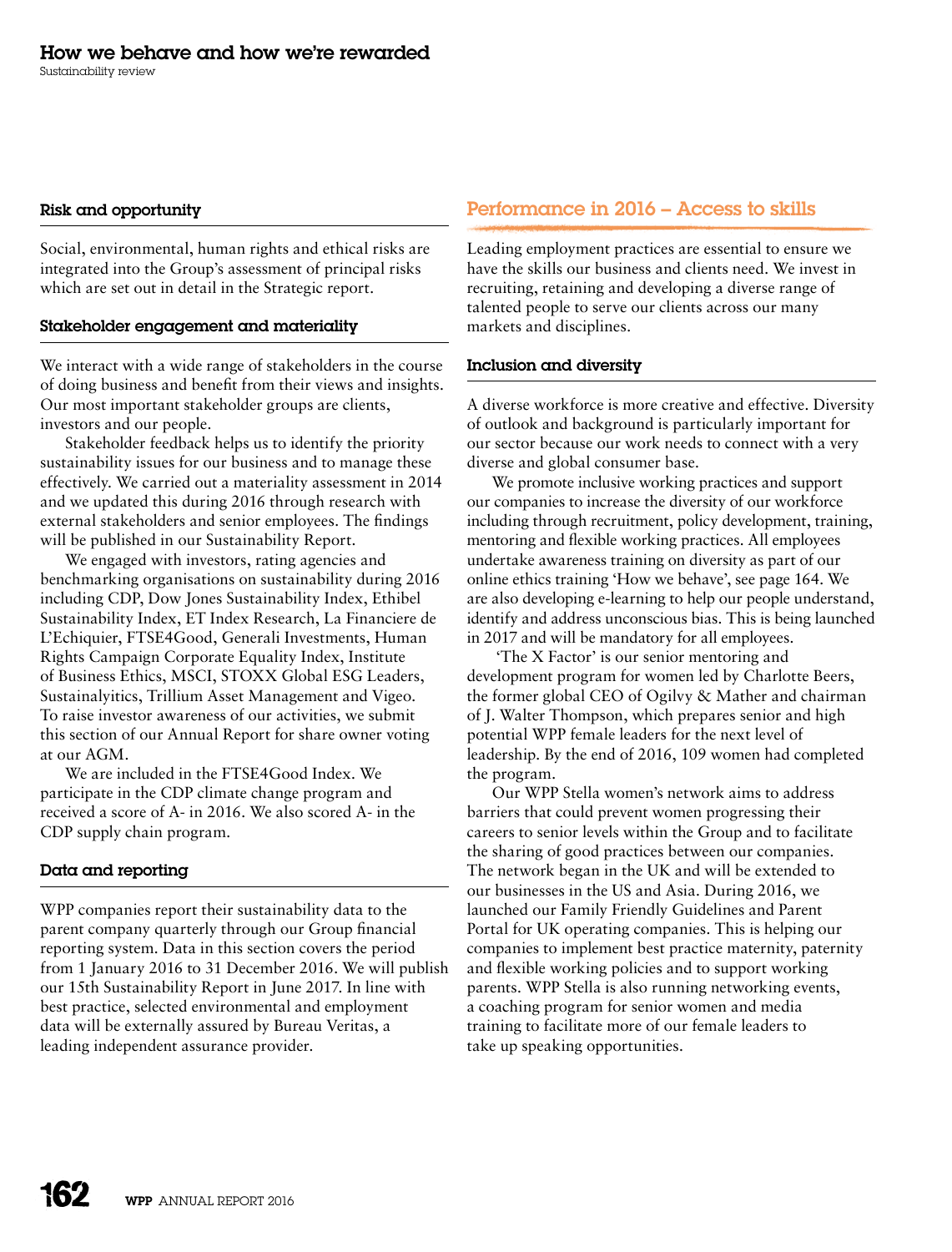#### Gender diversity 2012-2016

|                                                     |      |      | % women |      |      |  |  |
|-----------------------------------------------------|------|------|---------|------|------|--|--|
|                                                     | 2016 | 2015 | 2014    | 2013 | 2012 |  |  |
| <b>WPP Board</b>                                    | 29%  | 29%  | 24%     | 29%  | 19%  |  |  |
| Executive<br>leaders                                | 34%  | 33%  | 31%     | 32%  | 32%  |  |  |
| Senior<br>managers                                  | 48%  | 47%  | 46%     | 47%  | 47%  |  |  |
| <b>Total employees</b><br>(full-time<br>equivalent) | 54%  | 54%  | 54%     | 54%  | 54%  |  |  |

As at 31 December 2016, women comprised 29% of the WPP Board, 33% of non-executive directors, 34% of directors and executive leaders in our operating companies (certainly not good enough), 48% of senior managers and 54% of total employees.

We measure ethnic diversity in our businesses in the UK and the US using national definitions of ethnic/racial minorities (the Equality and Human Rights Commission in the UK and the Equal Opportunity Commission in the US). In 2016, 28% of full-time employees in these countries were from ethnic minorities (2015: 26%). We were ranked 10th in the FTSE 100 by Sir John Parker's *Report into the Ethnic Diversity of UK Boards* published in November 2016, with 3 out of 14 directors considered diverse.

#### Training, development and education

We invested £45.1 million in training for our people during 2016 (2015: £41.1m). Training supports employee engagement and development, and enables us to meet the changing needs of our clients. Our Group training programs are designed to help us deliver on our four strategic priorities: horizontality; new markets; new media; and technology, data and content. For example, the WPP 'Mini MBA' is a series of workshops that help our rising talent broaden their understanding of business and marketing issues, develop leadership skills, and deliver client value. 2,732 participants worldwide have benefited to date.

We partner with education providers and offer internships and apprenticeships to help build the future skills base for our industry and to identify talented young people to join our teams.

Our university partnerships include our support for the WPP School of Communications and Marketing in Shanghai, our partnership with the Indian School of Design and Innovation in Mumbai, which offers a three-year undergraduate course on marketing communications, and our Africa Academy, providing high-quality training and talent development. WPP and Ogilvy UK are participating in the new Rotational Degree Apprenticeship program, a three-year program developed by Pearson Business School that enables participants to gain a Business Management degree and professional experience through apprenticeships at leading businesses. Partners in the program include Unilever, IBM, Tesco and Pearson.

We offered 6,413 paid internships and apprenticeships at our companies during 2016 (5,356 internships and 1,057 apprenticeships). It is our policy that all internships and apprenticeships globally should be paid to enable a diverse range of candidates to take up these positions.

#### Reward and compensation

Attractive compensation packages help us to recruit and retain talented people. Our people also have access to a range of benefits, including pensions and private health insurance. Compensation is regularly benchmarked against other companies in our markets and sector. Compensation for our most senior leaders is set in accordance with our Directors' Compensation Policy, see pages 132 to 144.

Many of our people participate in performance-related incentive plans on top of base pay. These reward excellent performance and are assessed either through the employee's operational business area or on the share price performance of the Company. Senior employees may participate in share-based compensation plans.

Our Worldwide Ownership Plan and WPP Share Option Plan have been active since 1997 and have granted share option awards to more than 157,000 of our people.

#### Employee external appointments

We recognise that our companies' executives may be invited to become non-executive directors of other companies, and that such experience may be beneficial to the Group. Consequently, executives are allowed to accept nonexecutive appointments with non-competing companies, subject to obtaining the approval of the Group finance director in the case of senior executives.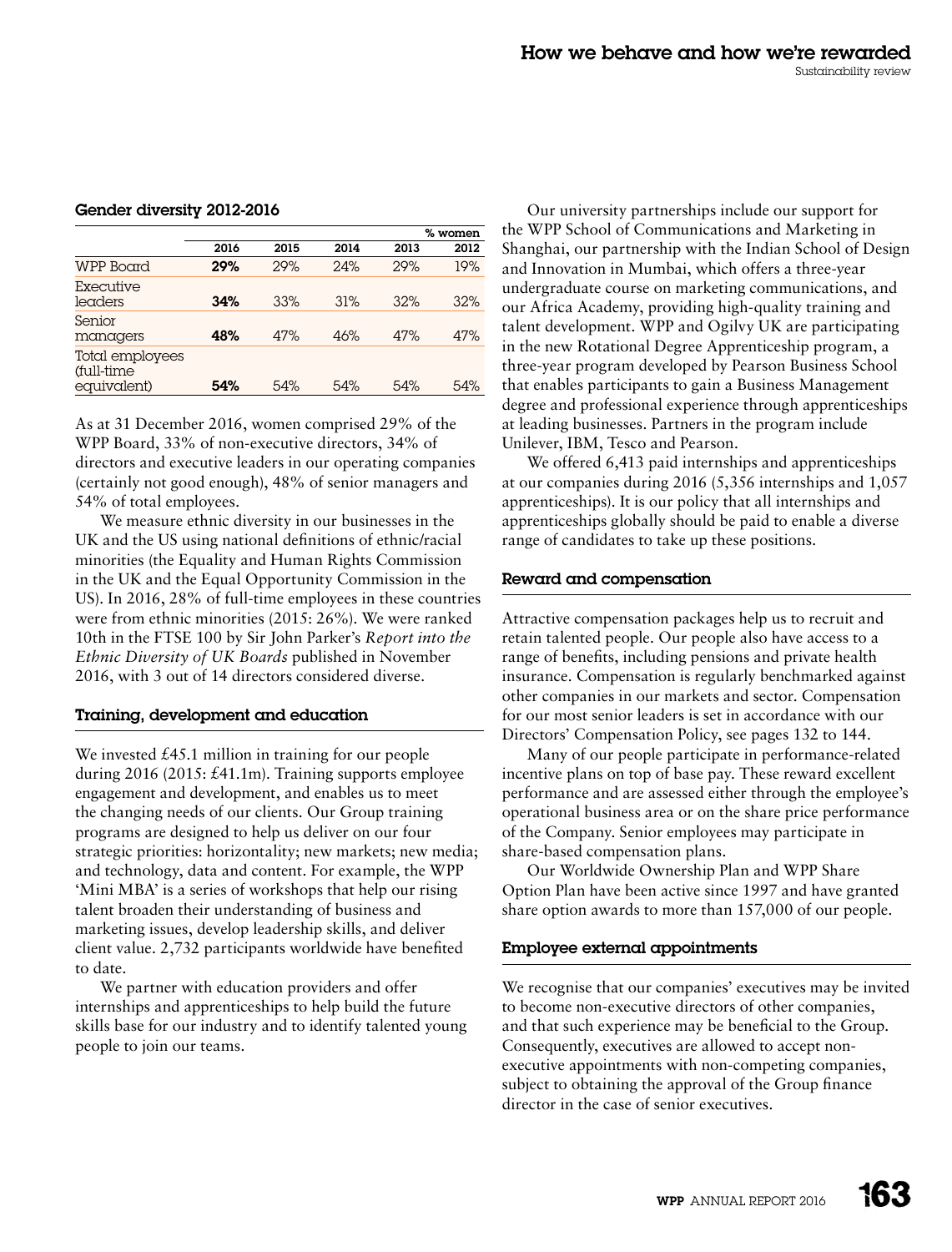# Access to new business

In 2016, at least 11.4% of our revenues, £1.64 billion  $(2015; \text{\textsterling}1.29 \text{ billion})$ , came from clients that asked about our approach to sustainability or engaged with us on sustainability issues.

## Privacy and data security

Consumer data is used extensively in developing, implementing and monitoring marketing campaigns particularly by our digital marketing and insight businesses. We have rigorous privacy and data security standards and procedures governing how we collect, use and store this data to protect consumer privacy and reduce risks to our business.

The WPP Data Code of Conduct and our global IT security, privacy and social media policies, apply to all WPP companies and provide a clear framework for implementing privacy best practice. Our Client Contract Toolkit helps WPP companies understand how privacy and data protection criteria should be integrated into client contracts.

We engage our people on our Code and policies through mandatory Group-wide global online Privacy and Data Security Awareness training. Since it was launched in December 2015, training has been completed by 154,570 employees.

We are building privacy and security awareness through our Safer Data campaign and online platform. The Safer Data platform is a key source of know-how on privacy risk and data security with a range of information and guidance for employees. It includes a 'SaveMyData' reporting tool, to allow our people to raise concerns and questions about data issues direct with our in-house legal teams. During 2017 we will continue to help our companies prepare for implementation of the General Data Protection Regulation (GDPR) and ePrivacy Regulation.

We used our Data Health Checker in 2016 for the fourth year running to review privacy risks and data security practices in our businesses. The results showed that the majority of our companies have mitigation measures that match or exceed their level of privacy risk, with the average score being 2.9 out of 5, where 5 is the maximum score possible. Of those companies surveyed, 76% have a dedicated privacy lead and 79% have trained all of their people on data security and privacy in addition to Group training, which is an increase of over 20% from 2015.

## Sustainability services

Our companies work with clients to integrate sustainability into consumer research, brand strategies and marketing. We also develop social marketing campaigns for clients, including governments and NGOs, to raise public awareness of social and environmental issues and help bring about positive behaviour change. Many of our companies have specialist sustainability offerings and social marketing units to lead this work. Examples of recent campaigns are included in our Sustainability Report.

# Efficiency, risk and reputation

Our commitment to responsible and sustainable business practices helps us to operate efficiently, to reduce legal, financial, reputational and other risks to our business and to maintain good relationships with our people, suppliers, clients and other stakeholders. WPP is committed to maintaining high ethical standards, protecting human rights and acting with honesty and integrity in everything we do.

## Our ethical standards

The WPP Code of Business Conduct provides the ethical framework for WPP and our companies. It sets out the values, principles and key points of policy that apply to everyone at WPP and that our companies must reflect in their own policies and procedures. It is supported by more detailed policies in key areas including anti-bribery and corruption. Senior managers in all our companies and our business partners and suppliers are asked to sign a copy of the WPP Code of Business Conduct each year to confirm they will comply with its principles.

Our ethics training, 'How we behave', is compulsory for all employees. It covers topics such as diversity, human rights and avoiding misleading work. Our online training on anti-bribery and corruption covers the Foreign Corrupt Practices Act and UK Bribery Act on issues such as hospitality and gifts, facilitation payments and the use of third-party advisors. Training is updated every 2-3 years and employees are required to repeat the training following each update. Over 126,700 employees have completed our anti-bribery and corruption training and 124,960 have completed our ethics training since the last update in summer 2016.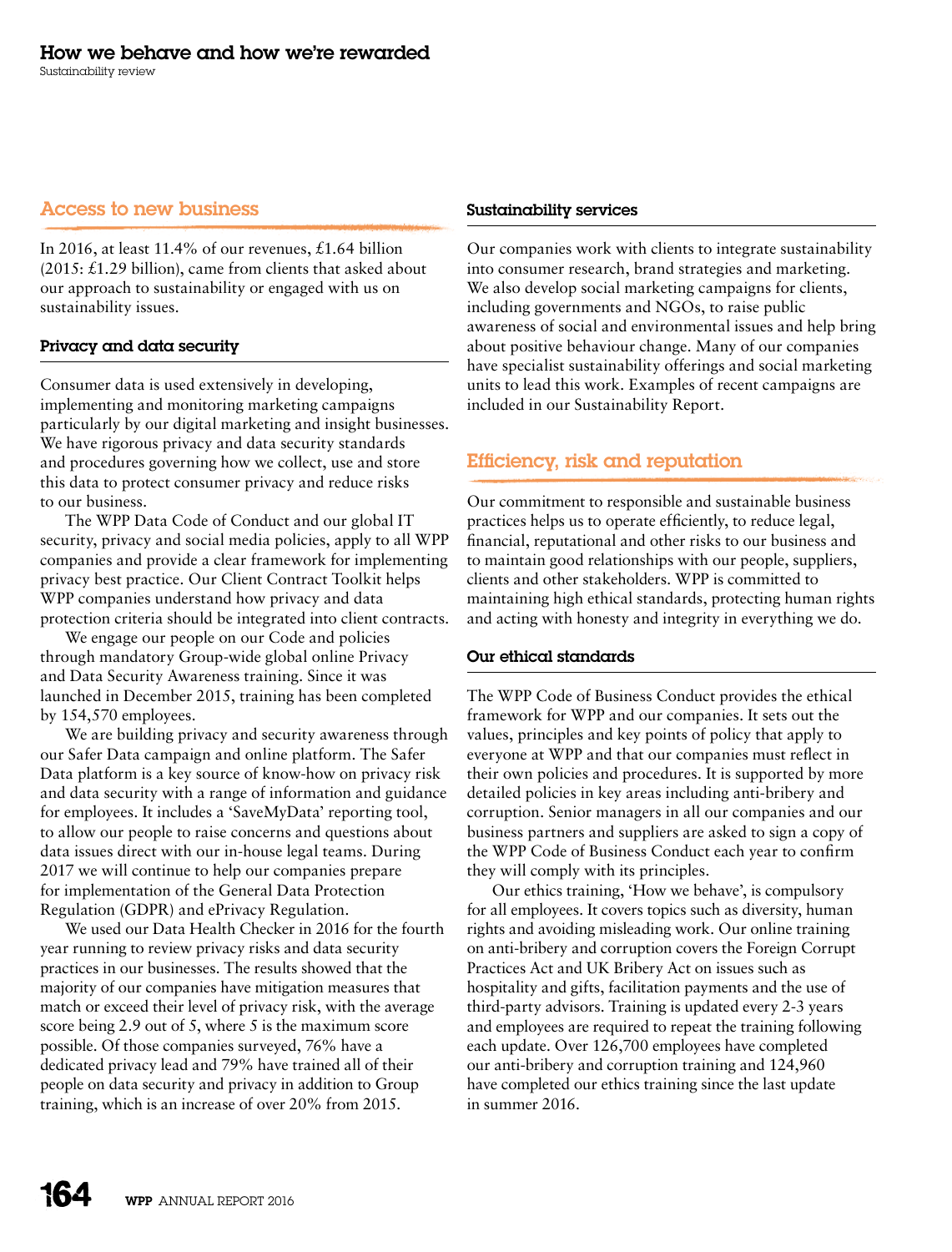We expect associate companies (those in which we hold a minority stake) and affiliate companies (preferred partners to whom we may refer business) to adopt ethical standards that are consistent with our own.

We have a Group-level committee that meets regularly to discuss ethical and compliance issues and new risk areas. Committee members include the Group chief counsel, deputy general counsel, litigation and compliance, Group finance director, the head of talent and the head of sustainability.

Employees can report concerns or suspected cases of misconduct in confidence through our third partymanaged Right to Speak facility, overseen by our internal audit department.

## Human rights

Respect for human rights is a fundamental principle for WPP. In our business activities we aim to prevent, identify and address negative impacts on human rights and we look for opportunities to positively promote and support human rights, including children's rights. Our Human Rights Policy Statement, published in 2015, summarises our approach to human rights as an employer, in our supply chain and through our work for clients. It reflects international standards and principles, including the International Bill of Human Rights, the UN's Guiding Principles on Business and Human Rights, the International Labour Organization's Declaration on Fundamental Principles and Rights at Work and the Children's Rights and Business Principles.

Our companies help to promote progress on human rights issues through pro bono work for human rights organisations. We train our people on a number of human rights issues through scenarios in our ethics training.

We are members of the United Nations Global Compact and committed to making progress against its 10 principles. We report on our performance in our Sustainability Report.

## Modern Slavery Act

We do not tolerate any form of modern slavery, forced labour or human trafficking in any part of our business or supply chain. As part of our due diligence processes we have assessed the risk of modern slavery for WPP. This found the risk of modern slavery to be very low in our direct workforce and among our strategic tier-one suppliers, those with whom we have a direct contractual relationship. In early 2017, we conducted compulsory

on-site training for our central Commercial and Procurement Services Team on the risks and issues of modern slavery.

We are providing guidance and support to our operating companies to help them comply with the UK's Modern Slavery Act.

During 2017, we will publish our first annual slavery and human trafficking statement in response to the Modern Slavery Act that will contain more information on our approach. This will be publicly available on our website.

## Living wage

We support the principle that all workers should be paid enough to provide a decent standard of living. This principle is known as the 'living wage'. In the UK, the Living Wage Foundation, a not-for-profit organisation, calculates the voluntary living wage which exceeds the UK's statutory national living wage.

The vast majority of our people already earn significantly above the voluntary living wage rate. However, wage rates in our supply chain may be lower. It is our policy for WPP, the parent company, and all our UK companies, to pay the voluntary living wage set by the Living Wage Foundation to all employees and all on-site contractors such as cleaning, security and catering staff in the UK. Our policy is to only offer paid internships and apprenticeships.

## Ethical decisions in our work

Our work for clients can sometimes raise ethical issues, for example, work for government clients, work relating to sensitive products or marketing to children. We have a review and referral process for work that may present an ethical risk. Before accepting potentially sensitive work, employees are required to elevate the decision to the most senior person in the relevant office and then to the most senior executive of the WPP company in the country concerned, who will decide if further referral to a WPP executive is required. Employees are trained on this referral process during our ethics training.

## Supply chain

We aim to work with supplier partners who meet high standards in areas such as ethical conduct, labour standards and environmental management. This reduces risks for WPP and our clients. By improving oversight of our supply base we can identify opportunities to consolidate procurement and reduce costs.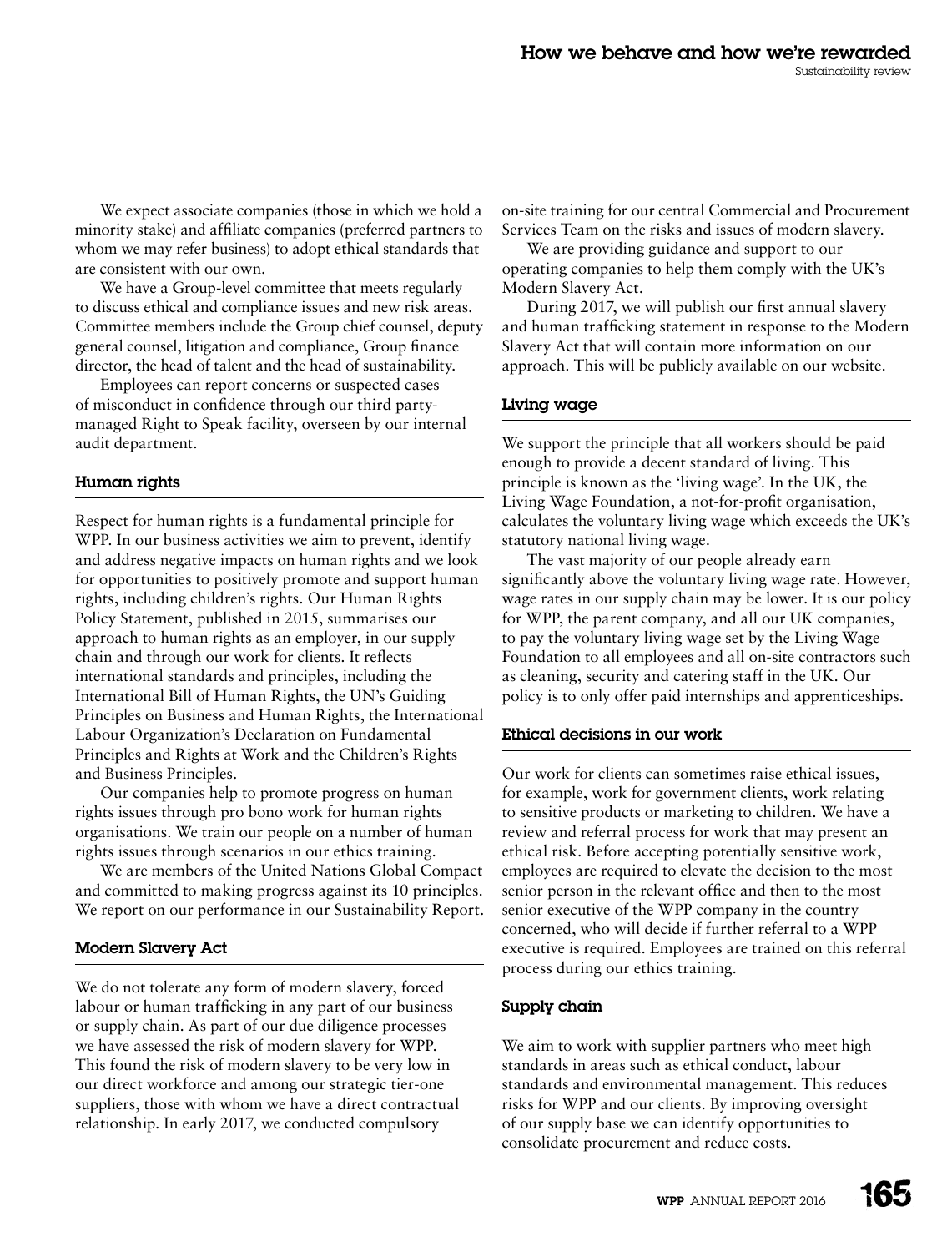We evaluate potential new suppliers on factors such as assurance of supply, quality, service, cost, innovation and sustainability. Supplier partners are expected to adopt standards that are consistent with our own. These are set out in the supplier version of the WPP Code of Business Conduct, which explains how our own Code should be applied by companies in our supply chain. All new supplier partners are asked to sign a copy of the Code to confirm they will comply with our social and environmental standards.

We have identified two areas of our supply chain where breaches of our Code could have a potentially significant impact on WPP's reputation or that of our clients – advertising production and data management. We are working more closely with supplier partners in these areas to identify and manage risks. Over the last four years (2013-2016) we have assessed 236 suppliers covering nearly £236 million in annual spend or approximately 15% of our total spend on advertising production and data management. More details are available in our Sustainability Report.

## Environment

We aim for WPP to be a low-carbon and resource-efficient Group. This reduces costs, enhances our credibility as advisors to clients, enables us to meet the environmental requirements included in many client tender processes and supports employee engagement.

Our target is to reduce carbon emissions to 1.8 tonnes of  $CO_2$ e per employee by 2020, a 47% reduction from 2006. Each of our operating companies has its own individual reduction target. Our strategy focuses on:

Office energy use: Improving the energy efficiency of our buildings and IT systems. 18% of our total floor space (approx. 4.4 million square feet) is now certified to advanced green building standards, such as LEED and BREEAM. We aim to have 25% of our floor space certified to these standards by 2020.

Air travel: Reducing non-essential flights. We offset the equivalent of 100% of emissions from our business air travel, by supporting renewable energy generation projects in fast-growing economies. Our video conferencing network now incorporates more than 720 units in over 173 cities.

Renewable energy: Around 22% of the total electricity we purchase is generated from renewable sources, including green-tariff electricity and renewable energy certificates.

Our progress in 2016:

Our footprint per employee was  $1.86$  tonnes of CO<sub>2</sub>e, down 10% on 2015 and 45% lower than 2006. Our footprint per £million of revenue was 17.36 tonnes of CO2e, down 20% on 2015 and 62% lower than 2006. Our absolute carbon footprint was 249,782 tonnes CO<sub>2</sub>e (2015: 264,774 tonnes CO<sub>2</sub>e).

We made significant progress in 2016 and are close to meeting our 2020 target of 1.8 tonnes of  $CO<sub>2</sub>e$ . This is due to a number of factors, including: changes in carbon emissions factors for scope 2 emissions in some countries, reflecting an increase in the percentage of lower-carbon and renewable energy used to power national grids; an increase in the amount of Renewable Energy Certificates (RECs) that we purchase in the US, with enough RECs purchased to offset 41% of the electricity utilised by WPP companies in the US during 2016; and improvements in our office energy efficiency and a drop in business air travel.





 $\bullet$  Headcount intensity – tonnes per employee Target headcount intensity

# Carbon footprint in 2016